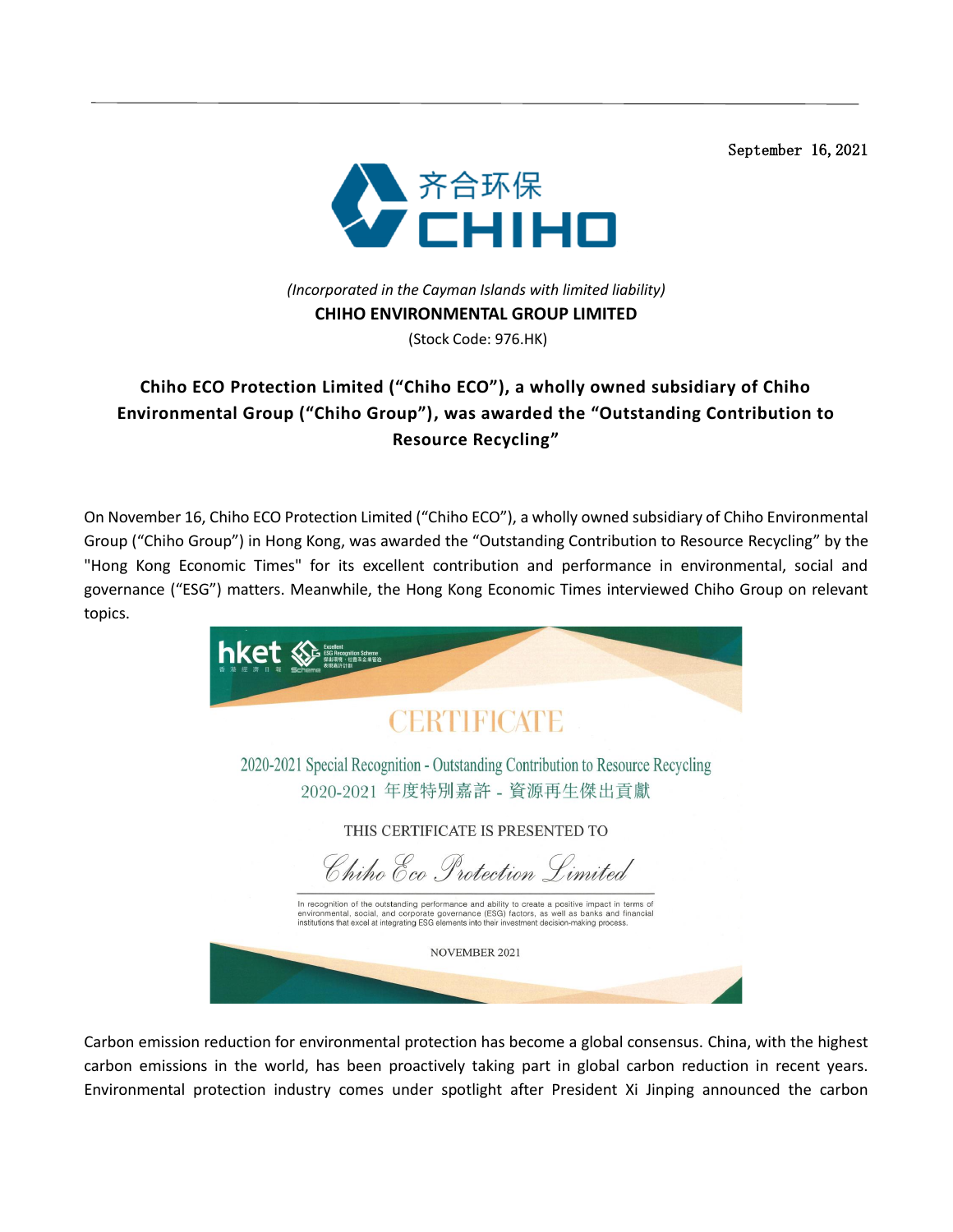neutrality targets this year. Chiho Group is one of the largest publicly listed global scrap metal recycling companies with extensive operations in the recycling of ferrous and non-ferrous metals scraps, end-of-life vehicles, powered battery and electronic scraps and the production of secondary aluminum ingots from aluminum scraps.

## **Project progress of Chiho group in China**

Scholz Group, a wholly owned subsidiary group of Chiho Group, has been actively expanding its footprint in China since 2020. Scholz Group has cooperated with Hongqiao Group, the biggest aluminum producer in China, to jointly develop a world-class metal recycling industry park in China, with an estimated investment of up to RMB 1.5 billion. In May 2021, the ground-breaking and foundation laydown work has been completed. In November 2021, Chiho Group further announced that it will invest RMB 243 million in Taizhou, Zhejiang province with its subsidiary Scholz Group, to build a new intelligent facility for recycling of end-of-life vehicles and electric vehicles batteries. It is the second largest project of Scholz group after entering the China market. Chiho Group is committed to enhance the circular economy model for recycling of end-of-life vehicles, and to foster China's green circular economy.

## **Originated from Hong Kong, aiming to foster the development of the local recycling industry**

Chiho Group was incorporated in 2008 and became a listed company on the main board of the Hong Kong Stock Exchange in 2010. It subsequently acquired German metal recycler Scholz Holding GmbH and American metal recycler Liberty Iron & Metal, LLC, spreading its footprint across Asia, Europe,and North America. Its sales and operation network covers Mainland China, Hong Kong, India, Thailand, Malaysia, Germany, Poland, Austria, Czech Republic, Romania, Slovenia, the United States and Mexico.

Chiho ECO Protection Limited ("Chiho ECO"), a wholly owned subsidiary of Chiho Group, is a well-known largescale scrap metal recycler in Hong Kong. It mainly recycles scrap iron, scrap copper and scrap aluminum. Scrap metals processed by Chiho ECO are shipped to Mainland China to turn into recycled iron, recycled copper and recycled aluminum for domestic sales to industrial buyers. Lei Yongxiong (Samson), the General Manager of Chiho ECO, said that Chiho ECO, together with itsfellow subsidiaries under the Chiho Group, operates 240 recycling yards or processing facilities around the world, recycling about 4.8 million tons of scrap metal each year. It collects, processes, purifies and refines non-ferrous and ferrous scrap metals, end-of-life vehicles, electronic waste, and scrap lubricants, and turns them into recycled iron, recycled aluminum and recycled copper, which will then be sold to factories or other industrial buyers as industrial materials for further production. Currently, Chiho ECO imports scrap metals from Europe, processes them up to the China's import standards locally, and then ships the processed scrap metals to Chiho Group's facilities in China for further processing. At present, the prices of copper and aluminum are at high level due to tight supply. Therefore, the demand of recycled copper and aluminum is on the rise. Chiho ECO is a registered member of the "Green in the District" project which is operated by the Environmental Protection Department for recycling of non-regulated electrical appliances, including rice cookers, hot water boilers and other small household appliances. With our automated processing lines, we dismantle, crush and sort those end-of-life small household appliances into different types of scrap metals which will then be sold to downstream local recyclers for further processing. Since 1999, Chiho ECO has been providing the collection,